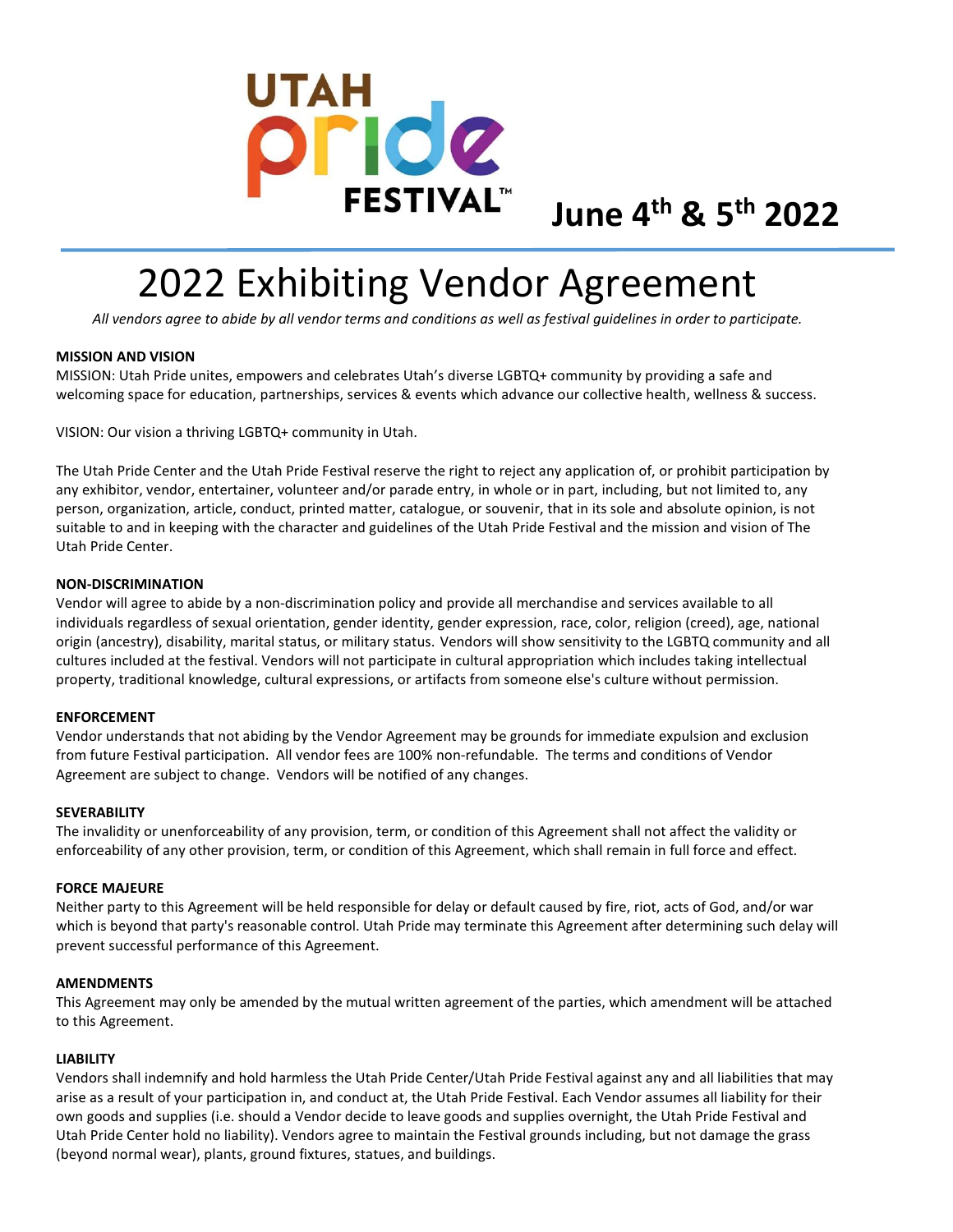## VENDOR INSURANCE

To participate in the Utah Pride Festival all vendors are required to carry General Liability insurance with a minimum \$1,000,000 per occurrence coverage. Vendors must present a "Certificate of Liability Insurance," which specifically names the "Utah Pride Center at 1380 South Main Street, Salt Lake City, UT 84115" and Salt Lake City Corporation named as additional insured with respect to the Utah Pride Festival held on June 4th & 5th, 2022.

All vendors are required to provide the "Certificate of Liability Insurance" to the Utah Pride Festival before booth placement is assigned and receiving your vendor packet with tickets, load-in passes, etc.

Most insurance carriers will provide the "Certificate of Liability" Insurance free of charge. If your insurance company cannot or does not provide this, Utah Pride will refer you to a low-cost program that can provide a short-term vendor policy. Visit www.UtahPrideInsurance.com for more details and pricing.

Vendors will not be admitted into the Utah Pride Festival until the "Certificate of Liability Insurance" is provided. A sample "Certificate of Liability" Insurance in available on final page of this document.

## PAYMENTS AND TAXES

All application and registration fees are 100% non-refundable. All payments are accepted via a secure online payment system and must be received by the deadline to receive the agreed upon (early bird, standard or late) rates. If you are selling merchandise or services from your booth, you are responsible for calculating and reporting all applicable taxes to the IRS and Utah State Tax Commission.

## VENDOR AGREEMENT DEPOSIT

Vendor agrees to \$150 deposit in form of a credit card on file. The credit card hold will be released at the end of the event assuming vendors space is returned to pre-festival condition and no rule violations occur. Deposits may be withheld at the discretion of The Utah Pride Festival for, but not limited to, failure to show, late arrival, early leaving, violation of this agreement, unauthorized sales, trash left behind, early load out and unattended or damaged booths. If credit card is declined, vendor will be invoiced and agrees to pay any additional fees accrued.

## FOOD & BEVERAGES

All vendors agree to not sell or distribute any type of beverage. Each vendor is allowed to arrive with one cooler containing food for personal consumption. Vendors understand that they risk immediate expulsion if they bring into the festival any alcohol. No outside foods/deliveries are allowed into the festival grounds. Free water will be available at our water stations to refill your reusable water bottles.

## COMPLIMENTARY WATER & ICE

In addition to the free water available at our water stations to refill your reusable water bottles, each vendor will receive one case of bottled water and one bag of ice for the weekend. At the vendor orientation meeting you will be given a voucher for each, to exchange at the Vendor Office on the festival grounds. The complimentary bottled water has been provided for your staff's use, please do not distribute to the public. Additional water and ice is available for purchase at the vendor office while supplies last. Please bring an empty cooler to hold your complimentary water and ice. No additional beverages are allowed into the festival grounds. Please make sure to place all used water bottles in the blue recycle totes.

## APPLICATION REVIEW PROCESS

Each Exhibiting Vendor application will be subject to a review process. Please allow 5 business days for us to review your application. This process will ensure that the proposed products/services being offered are in accordance with the Exhibitor Vendor Agreement Terms and Conditions and Utah Pride Center's Mission and Vision.

## VENDOR DEADLINES

| Early Bird Rates      | March 26 <sup>th</sup> Application Deadline |
|-----------------------|---------------------------------------------|
| <b>Standard Rates</b> | April 25 <sup>th</sup> Application Deadline |
| Late Rates            | May 10 <sup>th</sup> Application Deadline   |

March 31<sup>st</sup> Payment Deadline April 30<sup>th</sup> Payment Deadline May 15<sup>th</sup> Payment Deadline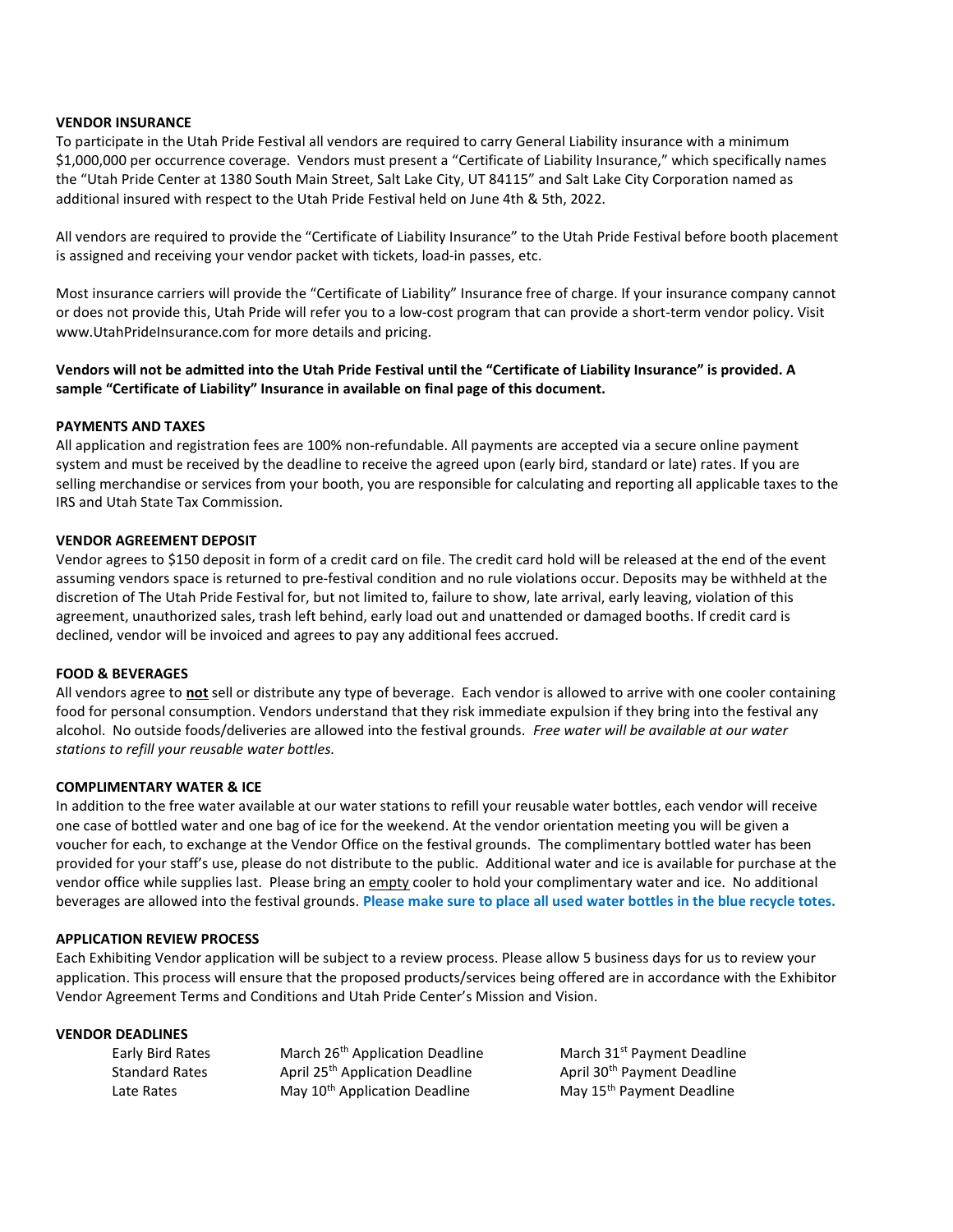## VENDOR ORIENTATION ATTENDANCE

All exhibiting vendors and sponsors are required to attend one of four vendor orientation meetings. For your convenience, orientations will be held at the Utah Pride Center at 1380 South Main Street.

Friday, May 20<sup>th</sup> @ 4pm Saturday, May 21st @ 10am Monday, May  $23^{rd}$  @ 4pm and 6pm

## REQUIRED VENDOR HOURS

Booths open on Saturday, from 1pm to 9pm. Booths open on Sunday, from 11am to 7pm. Vendors are not allowed to open late or close early without prior written permission.

Vendors understand that during the Security Sweeps (Saturday 12-1pm and Sunday 10-11am), vendors can only gain access via the Vendor Gate with your ticket in hand.

## VENDOR OFFICE / ENTRANCE / GATE

The Vendor Office / Gate is located on the sidewalk of 200 East & 500 South. Vendor staff are required to enter via the Vendor Office / Gate. Vendor tickets will only be valid at the Vendor Gate entrance. Vendor vehicles with a time/date specific pass must enter from 500 South and exit at 400 South.

## VENDOR TICKETS

All vendors must agree to abide by all ticket procedures to participate. All vendor staff and volunteers must have a ticket to enter the festival grounds. Tickets will be distributed at Vendor Orientation. Each vendor is responsible for the distribution of tickets to their staff.

Complimentary and additional discount vendor tickets are for vendor staffing use only. Vendor tickets are not required for loading in or out before or after the festival. Vendor staff tickets are required during grounds sweeps and during festival hours. Additional tickets can be purchased at the entrance gates for \$15 each or for a discount if purchased at/prior to Vendor Orientation.

Complimentary Saturday Festival Tickets – 5 vendor tickets (\$75 value) Complimentary Sunday Festival Tickets – 5 vendor tickets (\$75 value) Additional vendor tickets may be purchased at a discount, if purchased at/prior to Orientation. (\$10 each or 10 for \$100)

## VENDOR LOAD-IN & LOAD-OUT HOURS

All vendors must agree to abide by Exhibiting Vendor load-in and load-out hours to participate. Each vendor may sign-up for one load-in pass per day which allows a 45 minute window to drive in, unload and get out of the festival grounds. Late arrival will not adjust your assigned access time.

Friday load-in hours: 3pm-9pm Saturday load-in hours: 7am-10am Sunday Re-stocking hours: 8am-10am

Sunday load-out hours begin at about 8:00 pm at the soonest and last until about 11:00pm. (Vendor vehicles will not be allowed access to the festival grounds until all patrons have exited the grounds and security has declared the space safe for vehicles to enter - typically after 8:00 pm.)

## ENTERING & EXITING

Vendors agree to not drive on grass or sidewalks and abide by all move-in/out instructions. Load-In will be completed during specific hours; walk-ins are welcome during the load-in hours, drive-ins require a parking pass with an assigned 45 minute window. Vendors may sign-up for their load-in pass during Orientation and are based upon a first-come-first-serve basis. Jumping the security fence or opening an unauthorized access is strictly prohibited and may result in expulsion from the Festival and/or forfeiture of the Vendor Agreement Deposit.

Vehicles left unattended, without an approved valid visible load-in dashboard pass, will be towed at the owner's expense. Vendors who do not arrive within their assigned load-in time may not be allowed to bring a vehicle into the festival grounds. The Utah Pride Festival is not liable for any parking citations. All vehicle access within the festival grounds is strictly limited to the approved paved roads.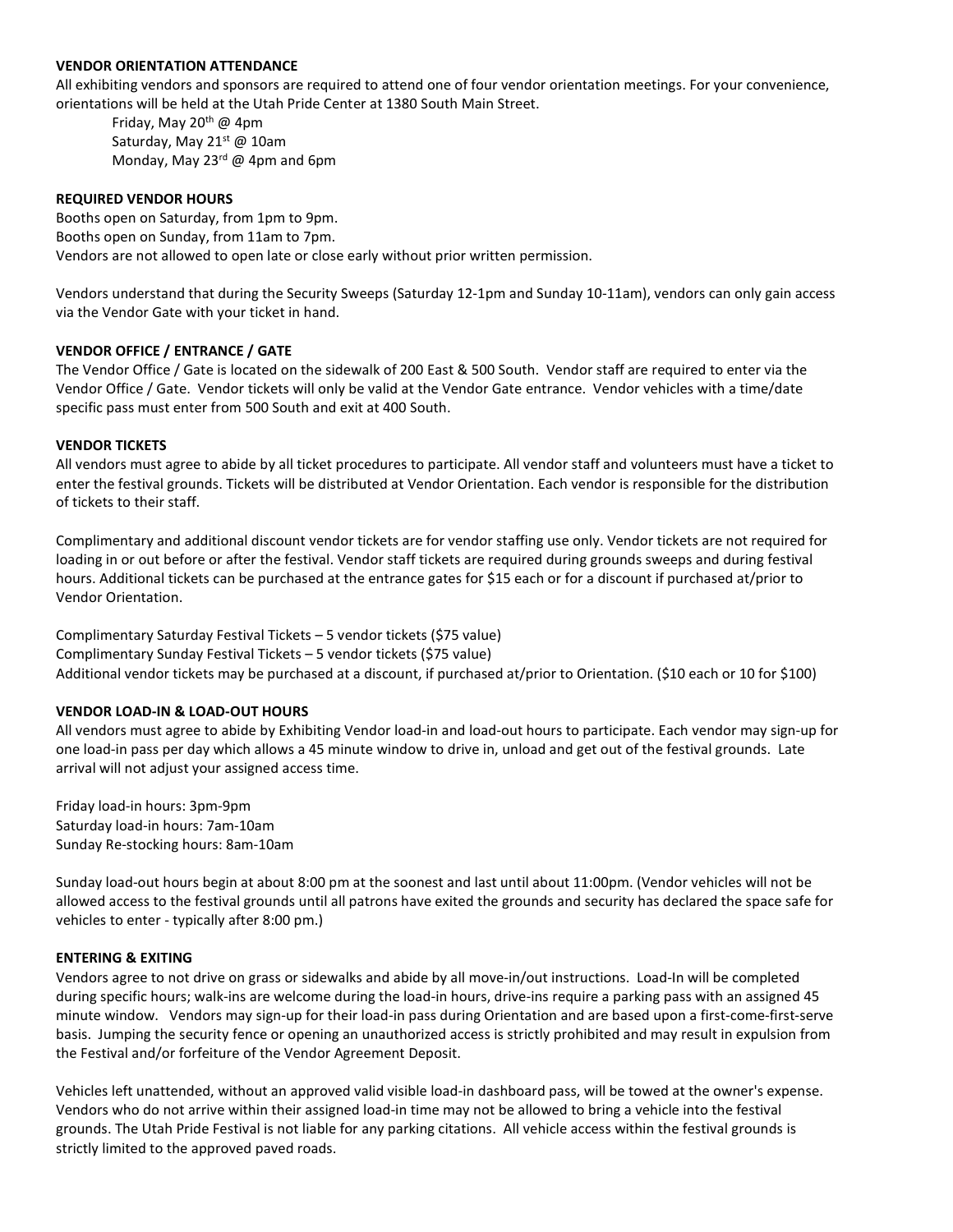In order to ensure the safety of all pedestrians, vehicles are not allowed to re-enter the festival grounds until the crowds have dispersed, typically about an hour after the official end time. Vendors will be notified when it is safe to allow vehicles back into the festival grounds.

## BOOTH PLACEMENT

Booth placement is not implied or guaranteed. The Festival accepts no responsibility for adjacent vendors selling similar items or guaranteeing exclusivity. Specific booth placements will not be announced until the Vendor Orientation meetings.

## VENDOR EQUIPMENT

You will furnish all equipment, inventory, supplies and personnel for your booth, except as specifically ordered on your registration form. Vendors agree to care for and maintain the condition of the Utah Pride Festival's rented equipment and may be held financially responsible for any/all damage. Rental Equipment includes, but is not limited to canopies, tables, chairs, and electrical outlets.

## BOOTH SPACE, PRODUCTS & PROMOTION

Vendors will only sell approved items disclosed on the vendor application prior to review and approval. All displays/merchandise must be within the paid rented space. Signs, games, tables, etc. must all remain within the rented space. Spilling out into aisles with items will not be permitted. The only exception are vendors within the Interactive Zone. Distribution of handbills/fliers or solicitation outside of rented space is strictly prohibited. Vendors are not allowed to sell any merchandise displaying the official Utah Pride Festival logo.

Vendors understand that the sale of weapons such as, but not limited to, knives, mace, fire arms, martial arts weapons, throwing stars, metal knuckles, etc. are prohibited. As required by the Utah Department of Alcohol Beverage Control, no one is allowed to sell, distribute, possess, deliver or use illegal drugs or drug paraphernalia.

## INTERACTIVE ZONE

The interactive zone may be anchored by the Utah Pride Festival's interactive games and complimented by up to 8 vendors wishing to create an interactive experience for the Utah pride Festival attendees. They will work as a community to ensure every vendor in that zone is given equal time. Interactive displays will be appropriate for all festival attendees i.e. children, youth, adults etc. If fellow vendors express grievances, the vendor in question may be removed from the festival. Promotional items and displays for each vendor must stay within their paid rented space. Signs, tables, etc. must all remain within the rented space. Only interactive activities may be outside the rented space, all promotional business, discussions, sales are limited to within the booth space.

# NOISE LIMITATIONS

In order to respect the needs of all vendors, music of any kind will not be allowed to be audible from beyond the rented booth space without prior written permission.

# SUSTAINABILITY & WASTE MANAGEMENT

A goal of the Utah Pride Festival is to become a zero-waste event. This means that 90% or more of all waste generated will be diverted away from the landfill to be reused, recycled or composted. The easiest way to achieve this goal is to not generate the waste to begin with.

Please help us reach that goal by:

- No single use plastic bags
- Please encourage your staff to arrive with their own reusable water bottle and use our onsite water stations.
- Utah Pride reusable water bottles will be available onsite for purchase.
- All corrugated cardboard, aluminum cans and plastic water bottles are to be recycled.
- A cardboard drop site will be provided near the vendor office. Green Team will help direct to correct location. DO NOT place cardboard boxes within the blue recycle totes. Contaminated boxes (greasy pizza, food, etc.) do not go into these bins - they are not recyclable.
- Your area will be free of all trash/recyclables by the end of each day, and these items will be placed in the proper receptacles.
- Washington Park shrink-wrapped garbage are not to be used.
- Donate any unused items when leaving the festival by placing in a box marked "Donation" near the Vendor Office.
- Make a "Green Leaf" donation to help fund our Green Team's environmental efforts.